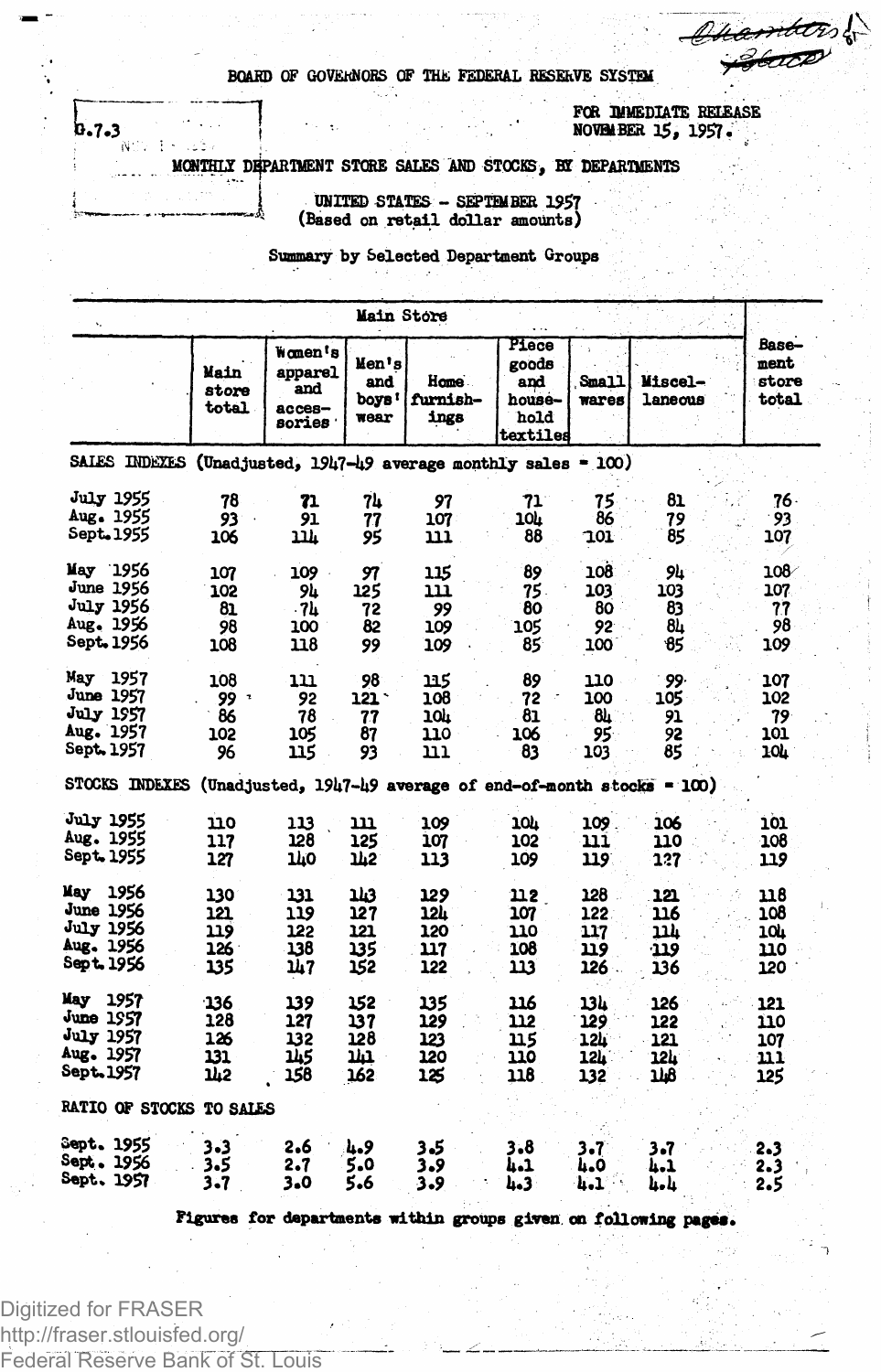qı

## MCMTHLX DEPARTMENT STCRE SAIES AND STOCKS, BY DEPARTMENTS

## UNITED STATES - SEPTEMBER

|                                                                    |                     | Percentage change from |                   |            |                              |          |                          |  |
|--------------------------------------------------------------------|---------------------|------------------------|-------------------|------------|------------------------------|----------|--------------------------|--|
|                                                                    |                     | corresponding period   |                   |            | <b>Ratio of</b><br>stocks to |          | Unadjusted<br>indexes    |  |
|                                                                    |                     | a year ago             |                   |            |                              |          |                          |  |
| Department<br>$\omega$                                             |                     | Sales during           |                   |            | sales 1/                     | (1947-42 |                          |  |
|                                                                    |                     |                        | (end of           |            |                              |          | $av.-1002/$              |  |
|                                                                    |                     | period                 | month) September  |            |                              |          | September                |  |
|                                                                    |                     | Sept. Jan-Sept. Sept.  |                   |            |                              |          | [1957] 1956 Sales Stocks |  |
| GRAND TOTAL-entire store                                           | - 2                 | $+1$                   | + 6               |            | $3.5 \t3.3$                  |          |                          |  |
| MAIN STORE TOTAL                                                   | - 1                 | + 1 -                  | + 6               | $3 - 7$    | 3.5                          | 106      | 142                      |  |
| PIECE GOODS, HOUSEHOLD TEXTILES                                    | $-2$                | ٥                      | + h *             |            | 4.3 4.1                      | 83       | 118                      |  |
|                                                                    |                     |                        |                   |            |                              |          |                          |  |
| Piece goods                                                        | - 3                 | – հ                    | $+1$              | 4.0        | 3.8                          | 68       | 95                       |  |
| Silks, velvets, synthetics                                         | ٥                   | 3 <sup>1</sup>         | $+1$              | 4.3        | 4.2                          | 56       | 87                       |  |
| Woolen yard goods                                                  | - 3.                | $-2$                   | $+7$              |            | 3.02.6                       | 109      | 106                      |  |
| Cotton yard goods                                                  | – h                 | – h                    | $-2$              | 4.6        | 4.6                          | 61       | 106                      |  |
| Household textiles                                                 | $-2$                | $+1$                   | $+5$              | л-п        | հ.2                          | ىل9      | 129                      |  |
| Linens and towels                                                  | $-1$                | $+2$                   |                   |            |                              |          | 118                      |  |
|                                                                    |                     |                        | $+7$              | 5.4        | 5.1                          | 79       |                          |  |
| Domestics—muslins, sheetings                                       | $-1$                | ٥                      | $+2$              | 4.2        | 4.1                          | 92       | 150                      |  |
| Blankets, comforters, spreads                                      | $-2$ .              | $+1$                   | $+7$              | $3 - 5$    | $3 - 3$                      | 123      | 133                      |  |
| SMALL WARES                                                        | $+3$                | $+2$                   | $+5$              | <b>h.1</b> | 4.0                          | 103      | 132                      |  |
| Laces, trimmings, embroideries,<br>and ribbons                     |                     |                        |                   |            |                              |          |                          |  |
|                                                                    | 0                   | 0                      | $+7$              | 4.8        | 4.6                          | 80       | 118                      |  |
| Notions                                                            | - 1                 | 0                      | + 6               | 3.9        | 3.6                          | 106      | 147                      |  |
| Toilet articles, drug sundries                                     | $+3$                | $+3$                   | $+8$              | 3.7        | 3.5                          | 111      | 121                      |  |
| Silverware and jewelry                                             | $+2$                | - 2                    | + 3               | - شاھ      | 5.4                          | 92       | 770                      |  |
| Silverware and clocks                                              | $-3$                | - 1                    | + և               |            | 6.7                          | 84       | 156                      |  |
| Costume jewelry                                                    |                     |                        |                   | 7.1        |                              |          |                          |  |
| Fine jewelry and watches                                           | $+7$<br>$+1$        | $-2$<br>$-2$           | 0                 | 4،3        | 3.6                          | 98       | 133                      |  |
|                                                                    |                     |                        | $+6$              |            | $9 - 8 - 9$                  | 90       | 132                      |  |
| Art needlework                                                     | + h                 | $+2$                   | + 6               |            | հ.5 հ.հ                      | 91       | 117                      |  |
| Books and stationery                                               | $+7$                | + 5                    | + 6               | 3.5        | 3.6                          | 116      | ı'n                      |  |
| Books and magazines                                                | $+9$                | + 5                    | $+7$ <sup>-</sup> | 2.8        | 2.9                          | 111      | 116                      |  |
| Stationery                                                         | $+6$                | $+5$                   | + 5               |            | $3.8$ $3.9$                  | 118      | 154                      |  |
| WOMEN'S APPAREL AND ACCESSORIES                                    | - 3                 | $+2$                   | $+7$              | 3.0        | 2.7                          | 115      | 158                      |  |
|                                                                    |                     |                        |                   |            |                              |          |                          |  |
| Women's accessories                                                | - 3                 | + 1                    | $+7$              | 3.5        | 3.2                          | 110      | 156                      |  |
| Neckwear and scarfs                                                | – ù                 | $+1$                   | $+9$              | 2.8        | 2.5                          | 123      | 182                      |  |
| Handkerchiefs                                                      | $-1$                | + 1                    | + h               | 4.9        | 4.7                          | Ŀ6       | 75                       |  |
| Millinery                                                          | $-9$                | $-3$                   | $+23$             | $0 - 9$    | 0.6                          | 138      | 115                      |  |
| Women's and children's gloves                                      | $-2 = -8$           | - 3                    | + 9               | 6.3        | 5.3                          | 72       | 128                      |  |
| Corsets and brassieres                                             | $+2$                | + 4                    | +10               | 3.4        | $3 - 2$                      | 137      | 174                      |  |
| Women's, children's hosiery                                        | - 5                 | - հ                    | + 3               | 3.1        | 2.8                          | 81       | 137                      |  |
| Underwear, slips, and negligees.                                   | – h                 | - 1                    |                   |            |                              |          | 137                      |  |
|                                                                    |                     |                        | + 4               | 4.3        | ۵.۵                          | 71       |                          |  |
| Knit underwear                                                     | $-1$ .              | $+2$                   | + 5               | 4.1        | -3.9                         | 95       | 18L                      |  |
| Silk & muslin underwear, slips<br>Negligees, robes, loung. apparel | - 6                 | – հ․                   | + 3               | 4.6        | 4.2                          | 58       | 117                      |  |
|                                                                    | $-2$                | ∴ O                    | + h               | 3.5        | ىنە 3                        | 75       | 126                      |  |
| Infants' wear                                                      | - 5                 | $+2$                   | $+10$             | 3.0        | 2.6                          | 132      | 159                      |  |
| Handbags, small leather-goods                                      | $+\frac{3}{2}$      | $+3$                   | $+7$              | 2.6        | 2.5                          | 122      | 154                      |  |
| Women's and children's shoes                                       | $\bullet$ $\bullet$ | $+3.$                  | + 6               | 4.7        | 4.5                          | 과2       | 181                      |  |
| Children's shoes                                                   | - 5                 | $+2$                   | $+11$             | 4.4        | $3 - 8$                      | 136      | 181                      |  |
| Women's shoes                                                      | $+2$                | + h                    | $+7$              | 4.8        | 7 مىل                        | 145      | 184                      |  |
| $f \circ r$ ED $\land$ CED                                         |                     |                        |                   |            |                              |          |                          |  |

Digitized for FRASER http://fraser.stlouisfed.org/ Federal Reserve Bank of St. Louis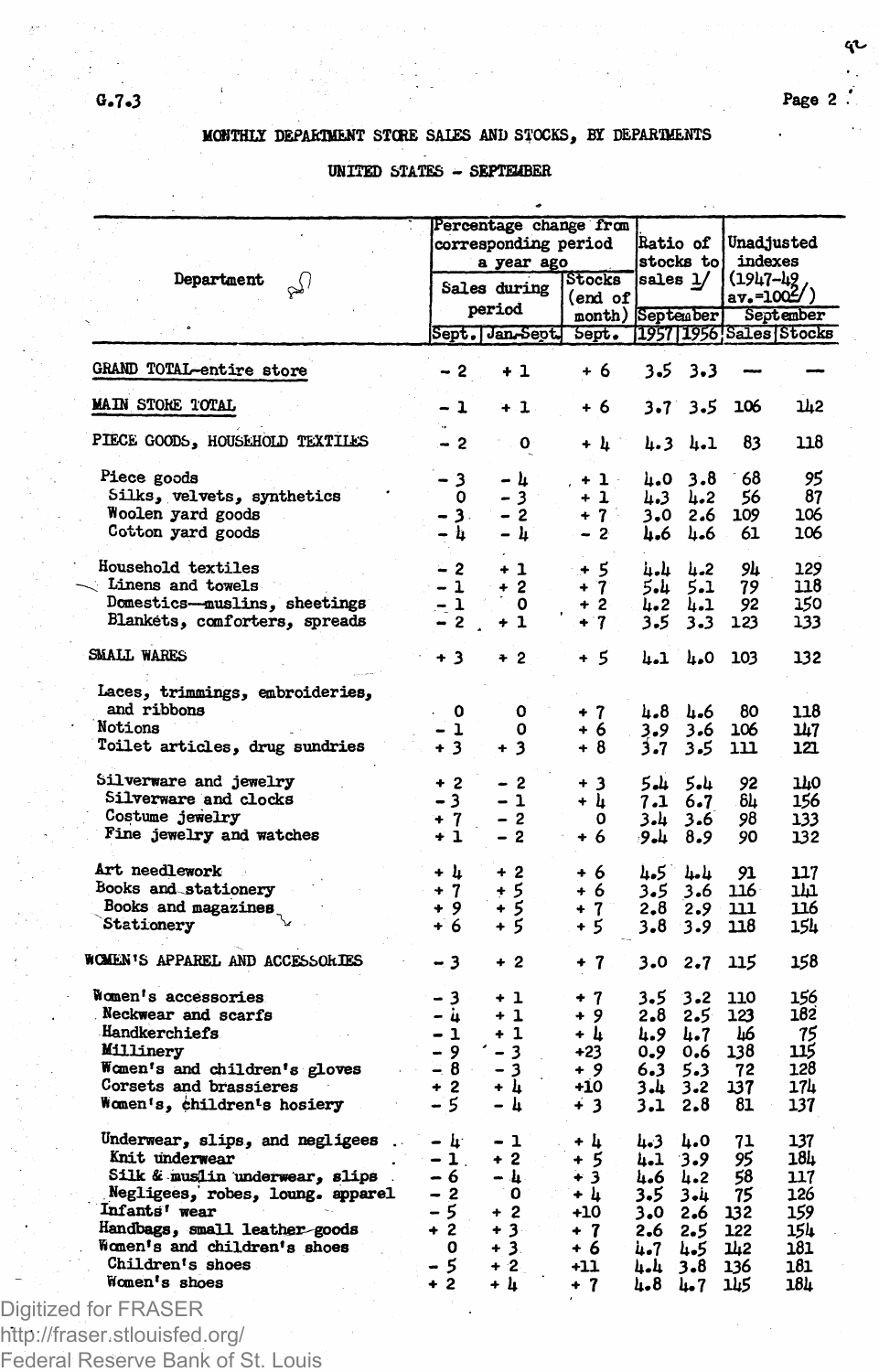UNITED STATES - SEPTEMBER

|                                         |         | Percentage change from<br>corresponding period<br>a year ago<br>Stocks |                   |            | <b>Ratio of</b><br>stocks to |                         | <b>Unadjusted</b><br>indexes |  |
|-----------------------------------------|---------|------------------------------------------------------------------------|-------------------|------------|------------------------------|-------------------------|------------------------------|--|
| Department                              |         | Sales during                                                           |                   | sales 1/   |                              | (1947–49<br> av.=1005/) |                              |  |
|                                         |         | period                                                                 | (end of<br>month) | September  |                              |                         | September                    |  |
|                                         |         | Sept Jan.-Sept. Sept.                                                  |                   |            |                              |                         | 1957 1956 Sales Stocks       |  |
|                                         |         |                                                                        |                   |            |                              |                         |                              |  |
| WOMEN'S APPAREL, ACCESSORIES (Cont.)    |         |                                                                        |                   |            |                              |                         |                              |  |
| <b>Women's apparel</b>                  | - 3     | -3<br>۰                                                                | + 8               | 2.5        | 2.2 <sub>2</sub>             | 121                     | 161                          |  |
| Women's, misses' coats & suits          | -13     | 3                                                                      | $+7$              | 2.9        | -2.3                         | 92                      | 157 :                        |  |
| Women's, misses' coats                  | -14     | - 4                                                                    | + 5               | 2.9        | -2.L                         | 91                      | 169                          |  |
| Women's, misses' suits                  | -12     | - 1                                                                    | +11               | 2.5        | 2,0                          | 90                      | 116                          |  |
| Juniors' and girls' wear                | - 3     | + h                                                                    | +10               | 2.3        | 2.1                          | 137.                    | 183                          |  |
| Juniors' coats, suits, dresses          | $-2$    | 3<br>÷                                                                 | - 9               | 1.9        | 1.8                          | 120.                    | 165.                         |  |
| Girls' wear                             | - 5     | + 5                                                                    | +10               | 2.7        | 2.3                          | 156                     | 198                          |  |
| Women's and misses' dresses             | + 2     | 41                                                                     | $+12$             | 1.8        | 1.7                          | 115                     | 140                          |  |
| Inexpensive dresses                     | ÷ 5     | + 3                                                                    | $+15$             | 1.L.       | 1.3                          | 115:                    | 130                          |  |
| Better dresses                          | $-1$    | 0                                                                      | +11               | 2.3        | 2.1                          | 117                     | 118                          |  |
| Blouses, skirts, sportswear             | $-2$    | + 6                                                                    | + 8               | 2.6        | 2.3                          | 156                     | 200                          |  |
| Aprons, housedresses, uniforms          | +11     | + 4                                                                    | + 5               | . 2.0      | $2 - 2$                      | -98                     | 106                          |  |
| Furs                                    | $-3.1$  | 6<br>÷                                                                 | O                 | 5.1        | 5.0                          | 101                     | 133                          |  |
| <b>MEN'S AND BOYS' WEAR .</b>           | - 6     | ٥                                                                      | + 6               | 5.6        | 5.0                          | 93.                     | 162                          |  |
| Men's clothing                          | - 6 -   | $+1$                                                                   | + 7               |            | 5.9                          |                         | 180                          |  |
| Men's furnishings and hats              | - 6     | - 1                                                                    | + 6               | 6.7<br>5.6 | 5.0                          | 96<br>$77-$             | 119                          |  |
| Boys' wear                              | - 8     | + 3                                                                    | +6.               |            | 3.6                          |                         | 159                          |  |
| Men's & boys' shoes, slippers           | O       | $+3$                                                                   | $+7$              | 4.1<br>6.1 | 5.8                          | 125<br>118.             | 165                          |  |
| <b>HOMEFURNISHINGS</b>                  | - 2     | ٥                                                                      | + 3               | 3.9        | 3.9                          | 111                     | 125                          |  |
| Furniture and bedding                   | $+1$    | + 1                                                                    | $+2$              |            |                              | 126                     |                              |  |
| Mattresses, springs, studio beds        | + և     | 0                                                                      | ∔ 3               | 3.7        | 3.7                          | ويلا.                   | 126<br><u>נונ</u>            |  |
| Upholstered, other furniture            | $+2$    | $+2$                                                                   | $+2$              | 1.6        | $1 - 7$<br>հ.5 հ.5           | 117                     | 121                          |  |
| <b>Domestic floor coverings</b>         | +1      | $\sim$ 0 .                                                             | + 2               |            | 4.1 4.0 101                  |                         | 11k                          |  |
| Rugs and carpets                        | $\pm 1$ | + 1∴                                                                   | $\mathbf{3}$<br>٠ | 4.0        | 3.9                          | 98                      | 112                          |  |
| Linoleum                                | +12     | 1<br>٠                                                                 | - 6.              | 3.9        | 4.6                          | 60                      | 65                           |  |
|                                         |         |                                                                        |                   |            |                              |                         |                              |  |
| Draperies, curtains, upholstery         | o       | 3<br>-                                                                 | ∔ կ…              | . 4.6      | հա                           | 102                     | 127                          |  |
| Lamps and shades                        | 3.      | 1.                                                                     | + 3               | 4.1        | 3.9                          | 91                      | 121                          |  |
| China and glassware                     | + 5     | $+3$                                                                   | 无业                |            | $7.3 - 7.4$                  | 108                     | 137                          |  |
| Major household appliances              | $\pm 1$ | - li                                                                   | -10               | 2.2        | 2.4                          | 83                      | 87                           |  |
| Housewares (incl. small appliances)     | + h     | 0.                                                                     | $+3$              | 3.7.       | 3.8                          | 122                     | ıы                           |  |
| Gift shop                               | + h     | $+2$                                                                   | ች 7               |            | $6.6 \t6.4$                  | 100.                    | 165                          |  |
| , phonographs, television وkadios       |         |                                                                        |                   |            |                              |                         |                              |  |
| pianos, records, sheetmusic, instr.     | + 7     | + 5.                                                                   | +12 -             | 2.8        | $2 - 7$                      | 13L                     | 129                          |  |
| Radios, phonographs, television         | + 6     | + 2                                                                    | + 1               | 2.2        | 2.1                          | 145                     | 123                          |  |
| Records, sheet music, instr.            | + 7     | +10                                                                    | +13               | 4.3        | 4.1                          | 88                      | 108                          |  |
| <b>MISCELLANEOUS MERCHANDISE DEPTS.</b> | + 1     | + h                                                                    | و .               | باءيا      | 4.1                          | 85                      | 148.                         |  |
| Toys, games, sporting goods, cameras    | o       | - 5                                                                    | +10               | 6.9        | 6.3                          | 88                      | 192                          |  |
| Toys and games                          | – և     | ⊬3°∙                                                                   | +11               | 7.5 6.6    |                              | 76                      | 218                          |  |
| Sporting goods and cameras              | $+7$    | - 9                                                                    | +10               | 5.8        | 6.0                          | 110                     | 156 -                        |  |
| Luggage                                 | - 3     | - 1                                                                    | + 5               | 5.3        | 4.9                          | 77                      | 132                          |  |
|                                         |         |                                                                        |                   |            |                              |                         |                              |  |

Digitized for FRASER http://fraser.stlouisfed.org/ Federal Reserve Bank of St. Louis j.

Page 3